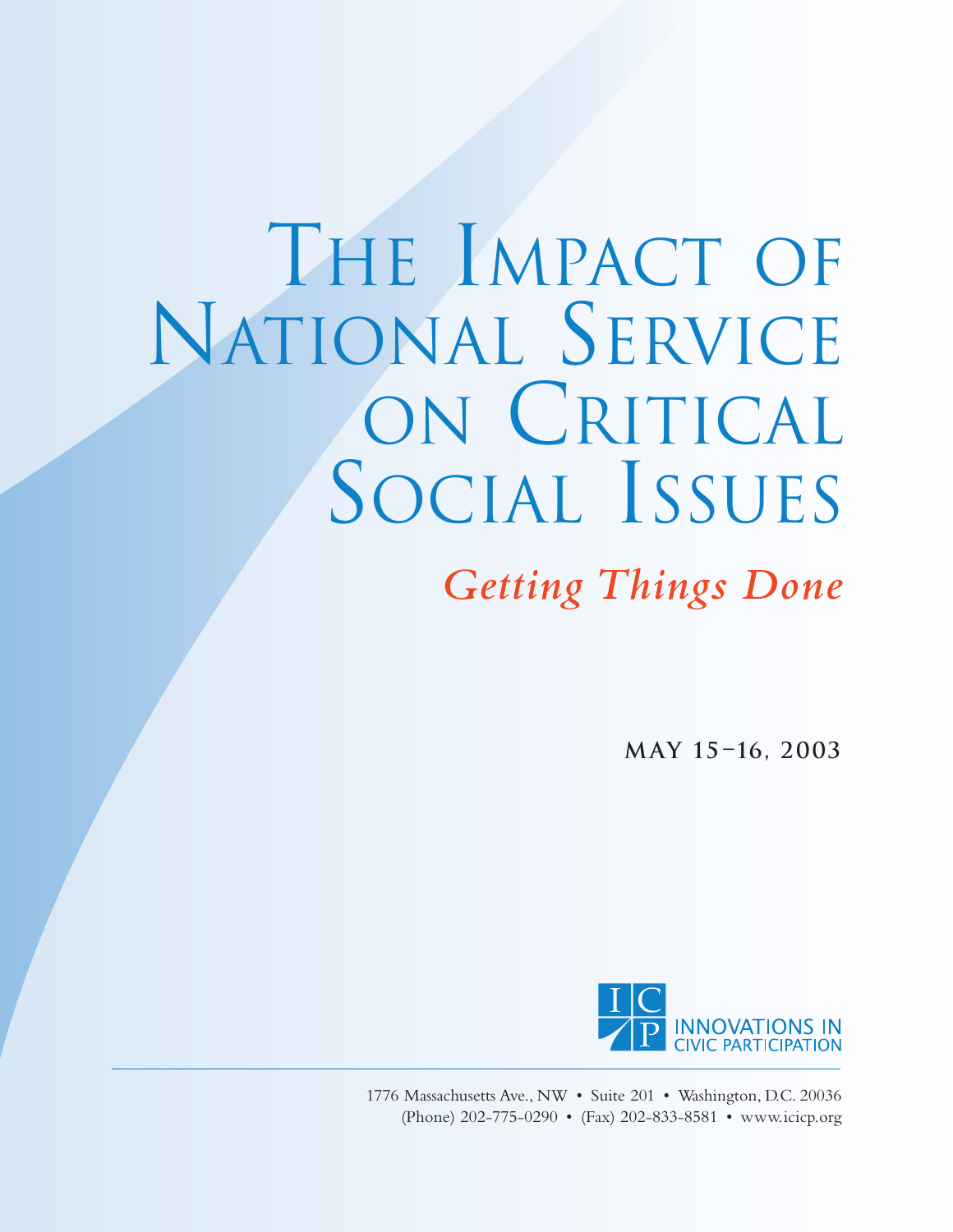# National and Community Service: Service as a Strategy to Promote Rural Development

**by Deb Jospin and Lee Carpenter**

#### **Executive Summary**

Poor Americans living in remote rural areas suffer from the dual effects of poverty and inadequate community infrastructures. Rural communities often lack quality, affordable housing. In many locations, industrial development has seriously degraded, if not destroyed, much of the natural environment. Health care, child care, education, and other key services for families are often scarce, if even available, requiring travel to towns or cities that are hours away. Inadequate or nonexistent services are compounded by many rural families' lack of transportation — the majority do not own cars, and 40 percent of rural areas are not serviced by public transportation. One in four poor rural families lives in a house without a phone.

There are no simple explanations for the persistence of poverty in an affluent nation like the United States. In seeking solutions to this continuing situation, experts often cite the following factors:

- The human capital in many rural communities is underdeveloped.
- Businesses with good jobs do not locate in communities that have weak human capital.
- The dominant economic development strategy capturing the "Big Plant" — is ineffective.
- Rural communities have a long history of environmental exploitation in the name of economic development.
- Individual assistance programs do not build community assets or wealth.
- Many of the poorest rural areas have few or no community institutions that provide their young people with youth development opportunities to foster positive growth and development.
- Many rural communities experience high levels of class, race, economic, and social division.

National and community service programs — from full-time AmeriCorps members to part-time youth or senior volunteers — have played a significant role in responding to these challenges in communities that have made use of them. First, service-based community rebuilding has been a critical component in the survival of rural communities when the private sector market has failed, and traditional jobs have moved away or never existed in the first place. Service programs have helped secure employment and professional opportunities, while at the same time supported economic development solutions that minimized adverse impacts on the environment. Service has engaged young people, including middle and high school students, in reinventing their communities' economies. Service has provided additional opportunities for positive youth development, helping to counter the "brain drain" phenomenon that plagues rural areas. Finally, service has helped rebuild a corps of civically minded citizens, and in the process, created new and expanded leadership opportunities and a high degree of social capital.

Policymakers and programs in both the rural and service fields can do much to develop strong partnerships between the two communities. Much of that work will focus on redesigning and targeting service programs for greater impact in rural areas, and replicating some of the service work that has already proven to be so effective.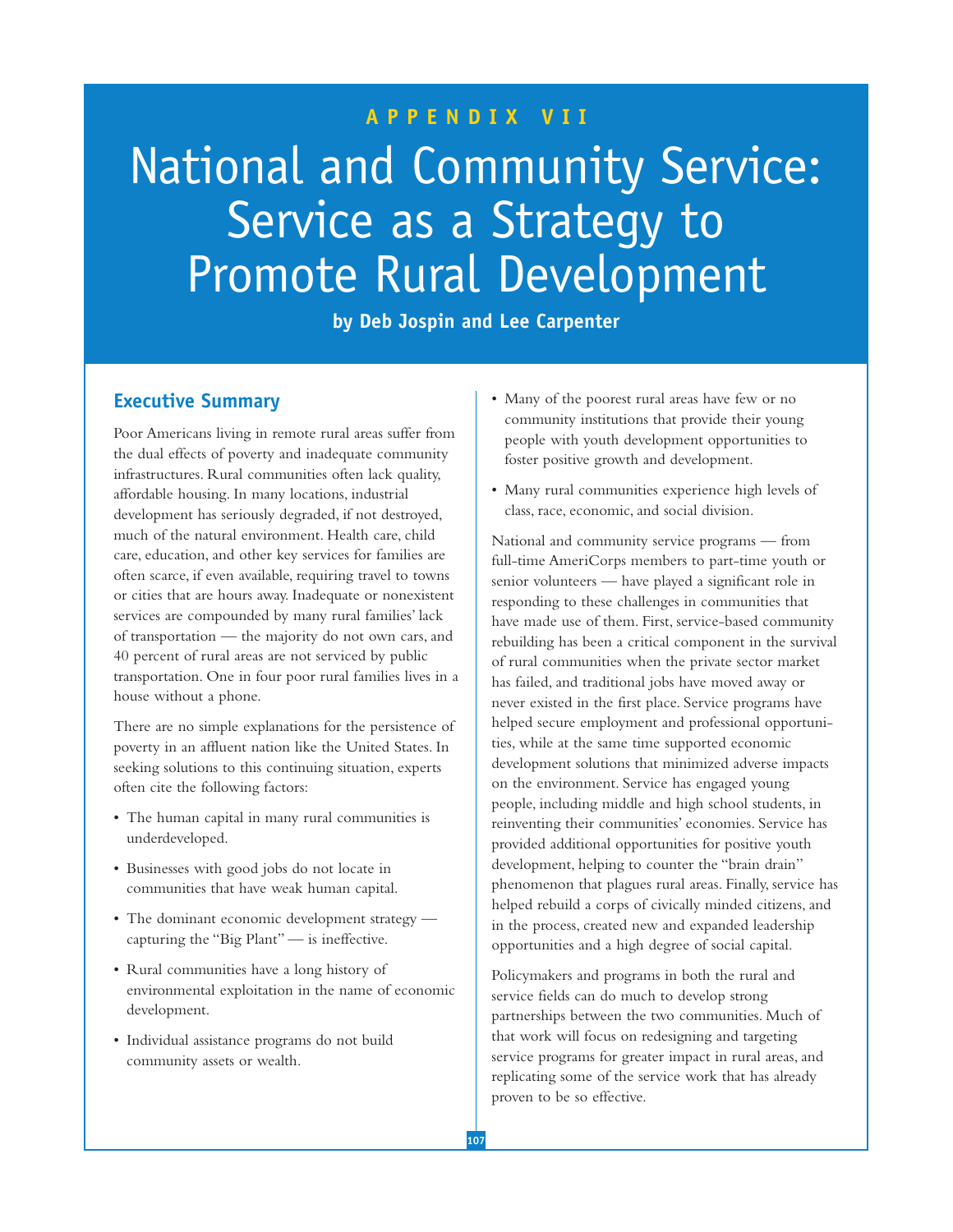#### **Background**

Tucked away in the mountains of Appalachia, on "the other side of the tracks" in the Mississippi Delta, in a *colonia* along the Mexican border, or in the small communities that dot the vast landscape of the Native American reservations, rural poverty remains out of sight and out of mind for most Americans. Many of us would be surprised to learn that of the approximately 65 million people who now live in rural America, 7.5 million live in poverty, with many more living "near poverty." For many, the term "rural" is synonymous with "agriculture," but only 6.3 percent of rural Americans live on farms, and only 10 percent of the rural poor are farmers.The rural poor are more likely to be married, working in service-related jobs, and less dependent on welfare than the urban poor.They are also more likely to be chronically or long-term poor than poor populations in urban areas. Child poverty is higher in rural areas than in urban areas — over half of rural children who live in female-headed households live in poverty.<sup>1</sup>

Poor Americans living in remote rural areas suffer from the dual effects of poverty and inadequate community infrastructures. Rural communities often lack quality, affordable housing. In many locations, industrial development has seriously degraded, if not destroyed, much of the natural environment. Health care, child care, education, and other key services for families are often scarce if they are available at all, requiring travel to towns or cities that are hours away.The impact of inadequate or nonexistent services are compounded by many rural families' lack of transportation — the majority do not own cars, while 40 percent of rural areas are not serviced by public transportation. One in four poor rural families live in a house without a phone.<sup>2</sup>

There are no simple explanations for the persistence of poverty in an affluent nation like the United States. In seeking solutions to this continuing situation, experts often cite the following factors:

• **The human capital in many rural communities is underdeveloped.** Rural communities suffer from

a shortage of politically skilled, well-connected, and empowered leaders who can attract and generate resources, and build partnerships to put the resources to good use.These communities cannot afford or attract skilled professionals to teach their children and keep their families healthy.They lack entrepreneurs who create jobs and goods and services in response to the demands of the marketplace.And they cannot count on a skilled and educated workforce that might enable local businesses to expand or attract new employers to the area.

- **Businesses with good jobs do not locate in communities that have weak human capital.** Rural communities are trapped in a modern Catch-22. Businesses that can offer their employees decent salaries and good benefits are unlikely to locate in communities that have an unskilled workforce and a weak professional service base.Without the wealth created by these businesses, however, rural communities continue to have a weak tax base and few philanthropic resources, and are not be able to offer the many educational, health, and social services needed to build their human capital.
- **The dominant economic development strategy — capturing the "Big Plant" –– is ineffective**. In many parts of rural America, large-scale industrial development is seen as an economic panacea. For many distressed areas, however, this is a potentially harmful development strategy that ignores the root causes of unemployment, which may include persistent racial discrimination in hiring and job placement, inequities in public education, environment-related health problems, lack of transportation, and limited investment in other public systems. It also overlooks development approaches that build on local talents and resources.
- **Rural communities have a long history of environmental exploitation in the name of economic development.** Many watershed areas have been damaged by acid mine drainage from abandoned deep mines and waste left by mining operations.The focus on capturing the "Big Plant" often disregards the fact that industrial development may be totally incompatible with an area's environmental base. Rural areas are often their state's "sacrifice areas" for corporate livestock operations, landfills, and hazardous waste incinerators.

<sup>1</sup> "Towards a Community-Based Rural Policy: Implications for Rural Health Care," Charles W. Fluharty, Executive Director, Rural Policy Research Institute, March 27, 2003.

<sup>2</sup> "America's Forgotten Children: Child Poverty in Rural America," published by Save The Children, June 2002.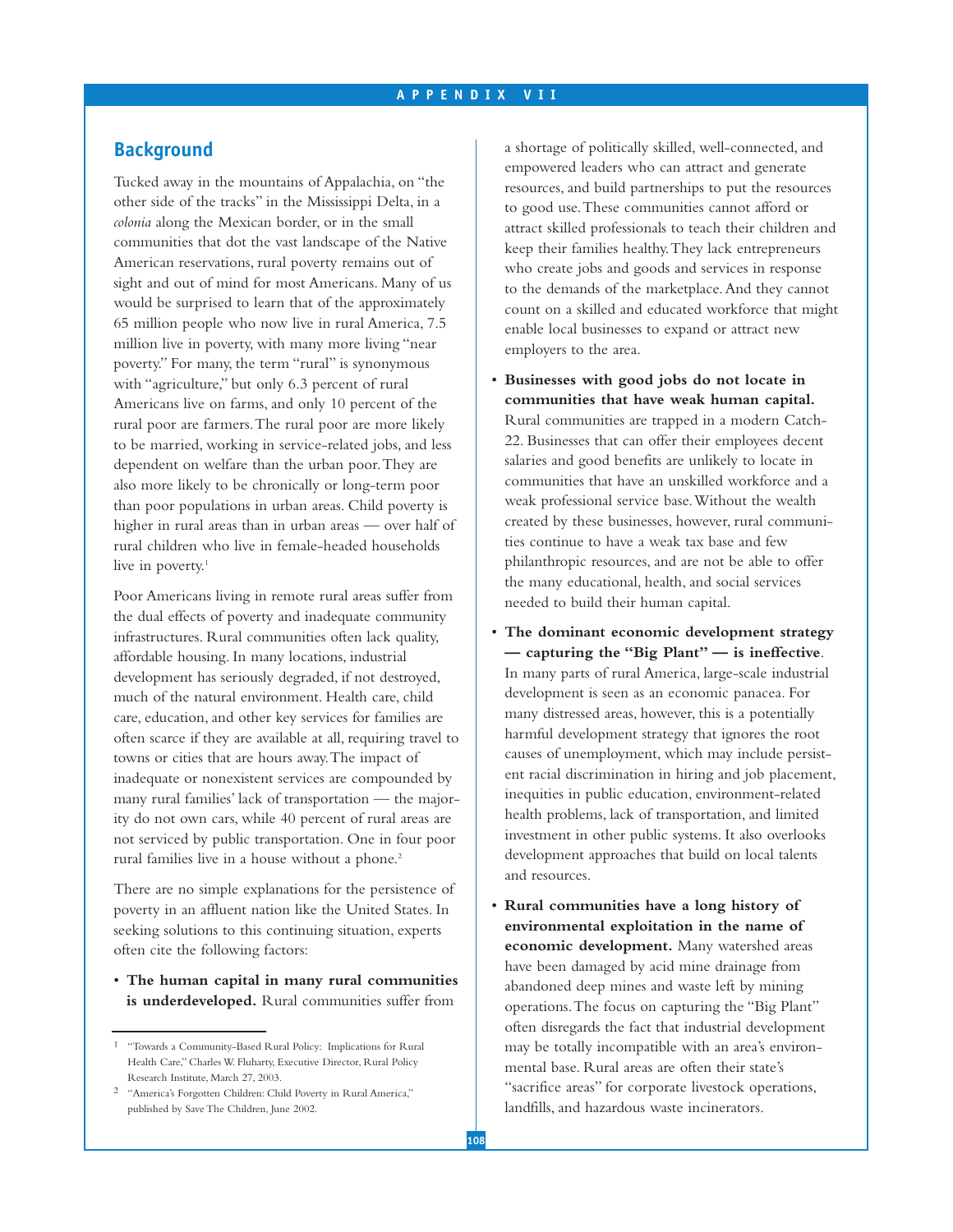- **Individual assistance programs do not build community assets or wealth.** While government assistance programs do help rural families, they are not designed to build human capital or community infrastructure. Direct help to millions of families through tax credits and public assistance programs is critically important, but by directing assistance to individuals rather than institutions, these funds have not created the systems that will build the skills of low-income rural residents to allow them to become self-sufficient.
- **Many of the poorest rural areas have few or no community institutions that provide their young people with youth development opportunities to influence their positive growth and development.**Young people feel disconnected from their communities, and those who manage to succeed despite the odds leave, creating a "brain drain" that deprives the area of future leaders, entrepreneurs and professionals.Those who stay, often face a future without opportunity.
- **"Social capital" is critical for the long-term health of a community**. Rural communities where "mutual interest" is high and inclusive, integrated networks and institutions promote work effectively across class and race lines, are more successful in reducing poverty than communities experiencing high levels of class and racial division.

In sum, quality jobs will not come to, or stay in, a place where the social, economic, and environmental conditions are not conducive to long-term job retention. Without thoughtful strategies designed to build and strengthen these conditions, rural communities will be unable to break the cycle of poverty that dooms future generations to lives of poverty and desperation.

### **The Roles for National Service in Meeting These Challenges**

National and community service programs –– from full-time AmeriCorps members to part-time youth or senior volunteers — are often referred to as the "spark plugs" that make things happen in rural America, the "yeast agents of transformational change." Service programs, by design, tend to reject the "one size fits all" rural development strategy. Because they are locally

driven, they respect the cultural and environmental complexities that exist in a place.They are inclined to look creatively and holistically at challenges, bringing with them a range of resources to meet a range of needs.The people serving in these programs may be individuals recruited from outside the community who have specific expertise, or local people who are recruited and offered skills training by the program. They leverage additional resources and partners, engaging the community in their efforts.They also create a sense of hope and empowerment, a "can do" enthusiasm that counters the old sense of despair.

Tyrrell County, North Carolina's investment in its Youth Corps program provides a case study of the impact service can have on a distressed rural community. North Carolina, like so many other rural states, faces a complex set of challenges: economic (persistent poverty, declines in agriculture, loss of manufacturing jobs); social (racial discrimination, lack of social infrastructure, lack of shared power); and environmental (degraded lands, loss of forest cover, declining water quantity and quality).Tyrrell County is the least populated and poorest county in North Carolina.The poverty rate is 25 percent, almost twice the state average. More than 42 percent of the county's people of color live in poverty, compared to 15 percent of its white residents. On the other hand,Tyrrell County is ecologically wealthy — its wetlands and swamp forests provide critical habitat for a range of endangered birds and other species. Its Albermarle-Pamlico estuary, almost one-third of North Carolina's land base, is one of the largest and most ecologically significant in the country.

Tyrrell County community leaders recognized that they had neither the infrastructure nor the large-scale workforce nor the developable land base needed to recruit large industries.A 1990 strategic planning process identified tourism as a potential economic "engine," given the county seat's location on Highway 64, the main route to the Outer Banks.At the time, although close to two million vehicles annually passed through Tyrell County, almost no one ever stopped.

The Tyrrell County Community Development Corporation (CDC) was established in 1992 to build grassroots leadership and to engage both traditional and non-traditional leaders in creating new economies that are tied to protecting, enhancing, and restoring the fragile wetland environment that dominates the county.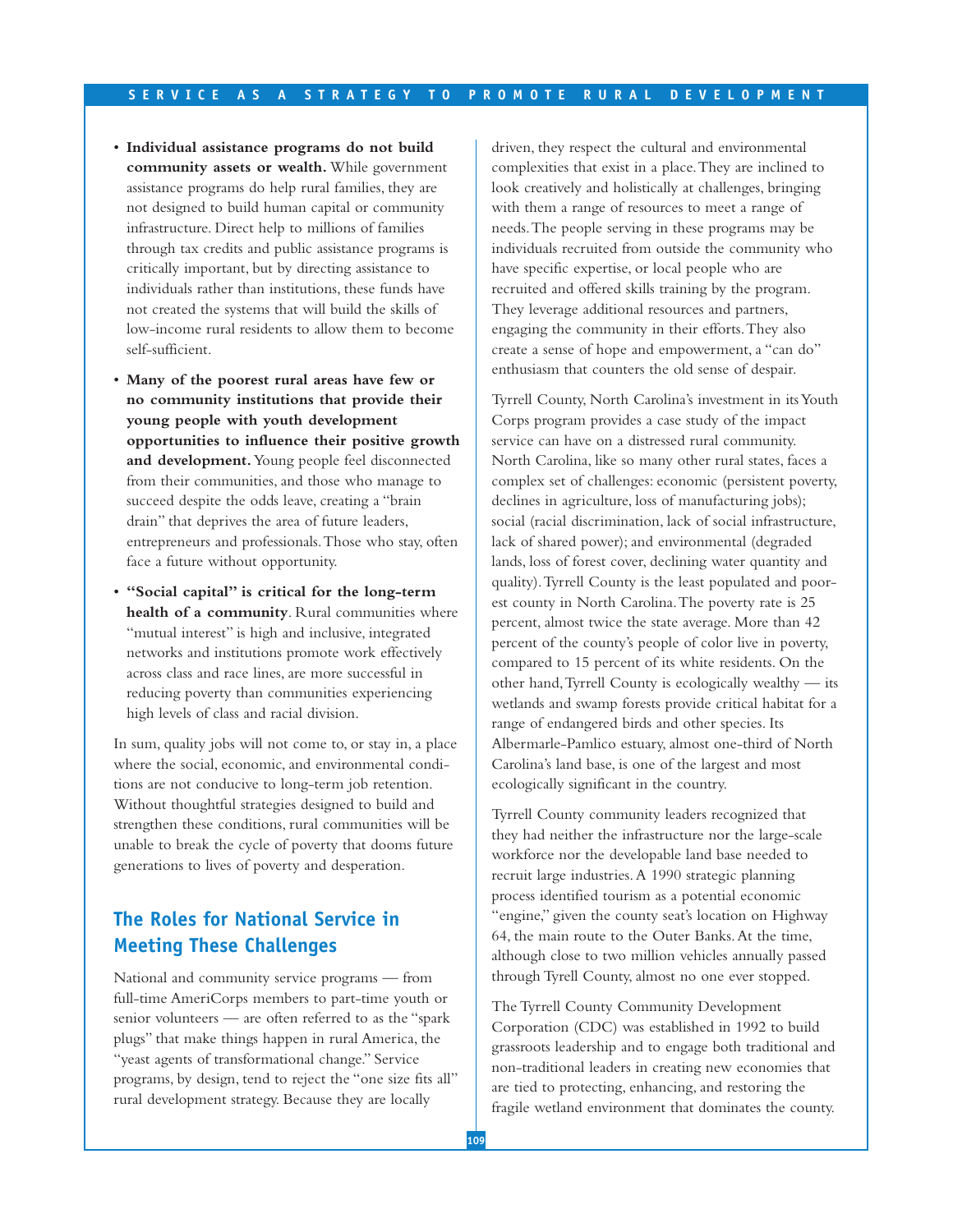In contrast to many of the other CDCs in North Carolina that are focused on affordable housing development or commercial development, the Tyrrell County CDC's founders felt that human development was the first critical step in addressing the issues that had plagued the county for generations.They believed that as human capacity was built, jobs and housing development opportunities would follow.They decided to focus on two primary programs: a small business incubator to enable job creation that did not rely on local government, and a youth conservation corps to enable leadership and entrepreneurial development for young adults in the region.While community members realized that some young people would always leave the area, they wanted to be sure that they at least had the option to stay, live, and work in the county.

The Regional Enterprise Incubator Network was established to encourage small business development as an alternative and supplement to county employment opportunities.The incubator supports African American- and Latino-owned small businesses while providing the administrative and business planning and management services that can make the difference in whether a business survives during the critical first three years. Many of the new businesses are being linked to the county's strategy of eco-tourism development: catering, bed-and-breakfasts, sign-making, guide services, accounting services, and insurance providers. The CDC is working to help local craftspeople establish a cooperative that will enable collective production and marketing of their crafts. Finally, it is partnering with statewide nonprofits and public agencies to strengthen the entrepreneurial training components of the Youth Conservation Corps (YCC) program. CDC leaders believe that the county's future economic vitality lies in their young people's "entrepreneurial spirit" and the self-sufficiency that is enabled through locally owned small business development.

The Tyrrell County YCC provides job skills and educational training for young adults. Over the past nine years, it has helped over 120 young adults learn natural resource management skills, job skills, and life skills while completing community service projects and leadership training. Modeled on the Civilian Conservation Corps programs of the 1930s, the youth corps members spend 35 hours a week in jobs skills training; five additional hours of the week are devoted

to educational, life skills, leadership, and career development training. Corps members who lack high school diplomas work to complete their GED requirements; those who have graduated from high school work on college entrance-level studies.The program promotes leadership development through rotating crew leader assignments, involvement in decision-making, and community outreach efforts.

The results of this program speak volumes about the investments made. In an area in which only 17 percent of its youth have traditionally gone on to college, 33 percent of the young people who have gone through the program have gone on to higher education, and the other 66 percent have found full-time employment in the area.The YCC program has also effectively met two critical needs for eco-tourism development.The first is the development of the programs and the physical infrastructure to enable the parks and refuges to provide an accessible, enjoyable outdoor experience for an increasing number of visitors, while minimizing their impact on the environment.The second is the building of human capital in the community so that all residents of the region experience the benefits of this carefully planned development through better education, more economic and employment opportunity, and improved quality of life.

One of the keys to the success of the Tyrrell County YCC has been the range of cross-sector partnerships that were developed to support it.The program has been developed, administered, operated, and evaluated by community members and volunteers. Faith leaders, elected officials, educators, farmers, agency staff, foundation leaders, retirees, parents, grandparents and siblings –– people of all ages, races and backgrounds –– have been core partners.As a result of this process, according to one of the partners,"entrenched biases in the community have been reduced . . . there have been distinct changes in some individuals' openness to working in positive ways with people of color."

These strategies and programs are helping to build the civic capacity and engagement in the overall development plans, while also ensuring that secure employment and professional careers are directly tied to careful and sustainable enjoyment of the area's natural heritage.The cars are now stopping to see the sights, and the young people have a reason to stay home.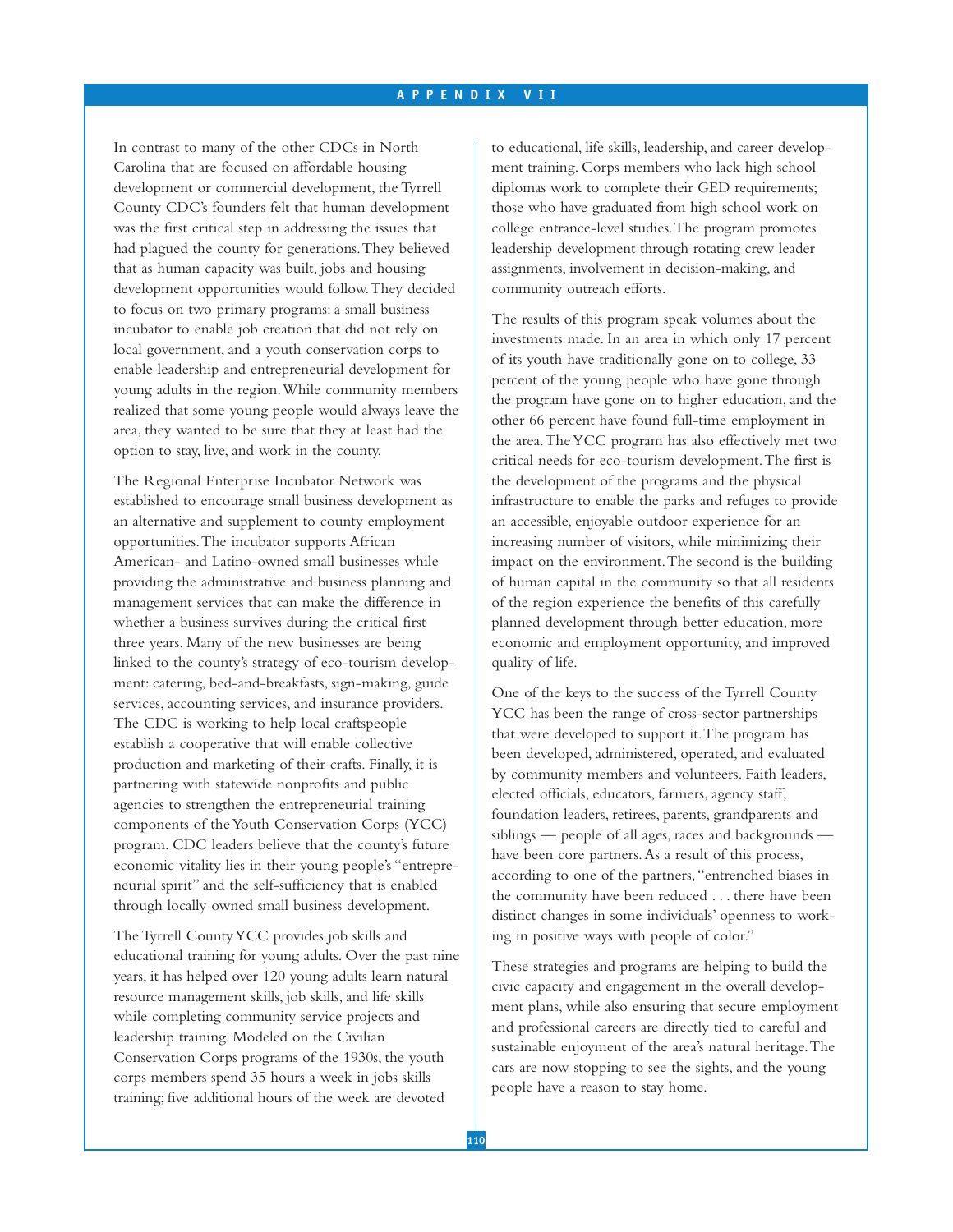What do you do when traditional jobs have moved away, or were never there in the first place? Servicebased community rebuilding is critical for the survival of rural communities in which the private sector market has failed.

A key goal of rural development is helping people who are committed to "place," stay and thrive in that place when the private sector market does not function. Rural CDCs, like the one in Tyrrell County, provide examples of community development agencies that do just that by looking holistically at their challenges and using service as a strategy to redevelop their communities.

Another interesting model is the Quitman County Development Organization (QCDO), located in the Mississippi Delta. In the decades from 1950 to1990, more than half of its mostly African American residents left Quitman County. Only a little more than 10,000 people live there today, and nearly 32 percent of them live in poverty. For the past 25 years, however, QCDO has provided the residents of Quitman, Panola, and Tallahatchie Counties with the resources they need to help themselves:

- QCDO develops, manages, and rehabilitates affordable housing; offers pre- and post-purchase counseling and follow up services for first-time home buyers; and provides low-interest loans and grants for housing rehabilitation. It recently completed a duplex community providing homes to 24 families. It owns and manages 14 single-family homes, and has rehabilitated more than 140 homes within its threecounty service area.
- In 1998, QCDO began its Micro-Enterprise Development and Business Loan Program to stimulate and support business development by women and minorities within its service area.The program provides micro loans, gap financing and training, and technical assistance to support trucking, restaurant, day care, and other local businesses.
- QCDO has operated it Child Day Care Center on the campus of a local high school since 1994.The Center serves up to 49 children between 6 weeks and 4 years old. It also provides jobs to 12 low-income mothers.
- In 1981, QCDO established a credit union to meet

the needs of low-income families and individuals unable to obtain conventional credit.Today, the credit union has 3,500 members, has made over \$12 million available in loans, and has assets of \$5 million. It also operates the Youth Credit Union Program to help young people develop organizational and business skills.The Credit Union also owns a youth-run store that offers Internet services after school.This program has 525 members.

• QCDO provides a host of social services to the community, including financial counseling, a food pantry and homeless shelter, after-school tutoring and homework help, a health monitoring service for isolated elderly people; and notary services.

The AmeriCorps\*VISTA program has provided consistent, long-term support to QCDO.The agency hosts two or three AmeriCorps\*VISTA members each year, all of whom are from the community.They provide the organization with much needed staff support and specialized training.According to Robert Jackson, the head of the agency,AmeriCorps\*VISTA and other AmeriCorps service programs, such as Save the Children and the Delta Service Corps, have made it possible for people from the community to support the good work of the agency through service. It would be difficult, if not impossible, for QCDO to find the resources to add regular employees to its staff to perform the functions now performed by AmeriCorps\*VISTA members. In addition, many of the members have stayed with QCDO as full-time employees or have gone on to other employment opportunities after their service years have ended. One former AmeriCorps\*VISTA member is now the Branch Manager at the Credit Union, another developed the Individual Development Account (IDA) program at the Credit Union, and a third runs another CDC, also in the Delta.They are all committed to the Delta, they have stayed in the Delta, and they are helping make the Delta a better place to live.

Serious problems exist in rural communities where jobs are scarce. One place where the market has functioned poorly is in Indian Territory.The Navajo Nation, for example, covers a geographic area of 25,000 square miles and has approximately 300,000 residents living in Arizona, New Mexico, and Utah.Almost 60 percent of Navajo families live below the poverty level.A critical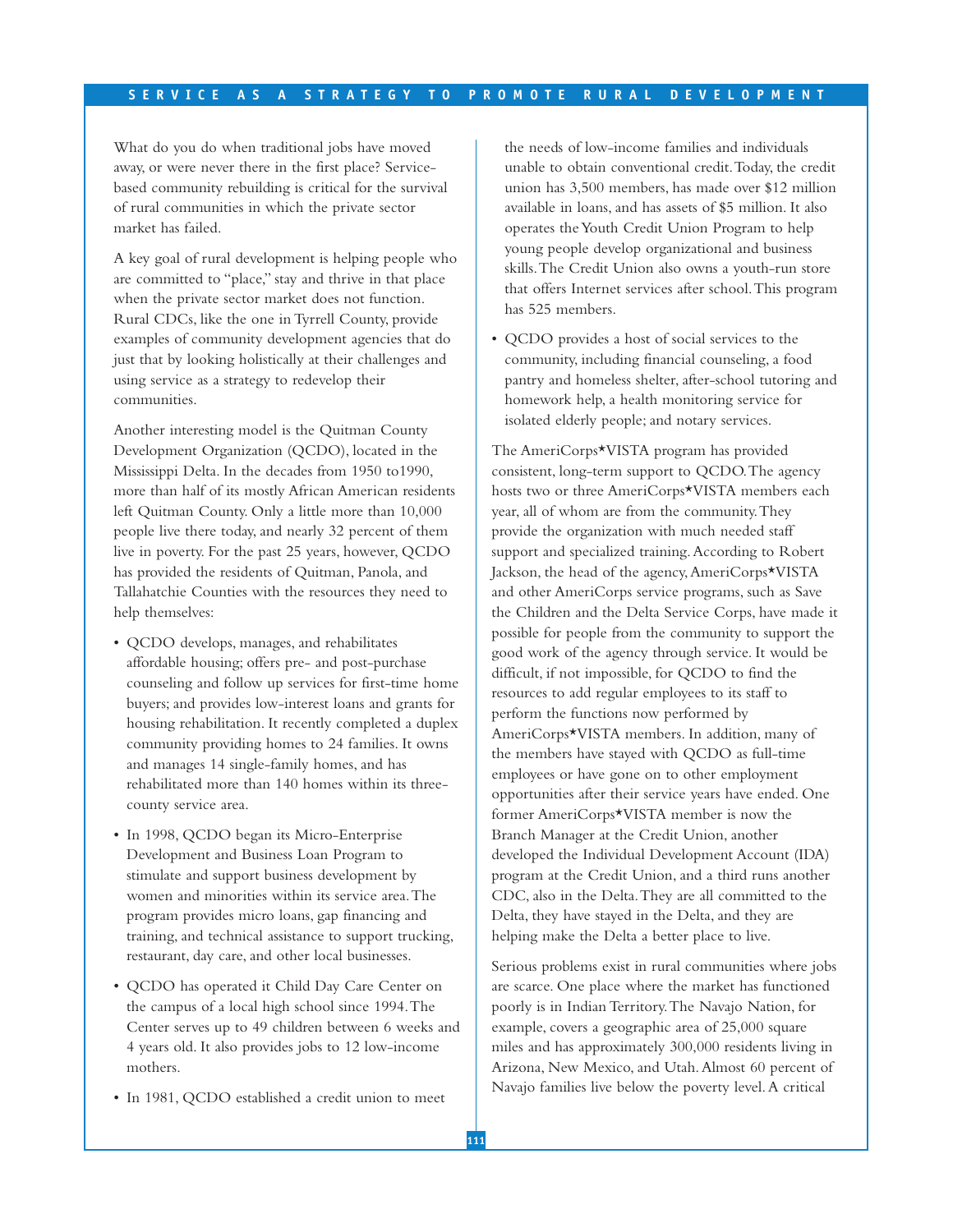subset of the Navajo poor are Navajo Veterans — those who have served in the U.S.Armed Forces, from World War I through Desert Storm.The challenges facing Navajo Veterans and their families are complex — they have difficulty acquiring services because of the language and cultural barriers they face when interacting with outside agencies. Families have difficulty obtaining basic services for their children because of the extreme living conditions (sparse telephone service, lack of running water and electricity, isolation, and inadequate housing).A new AmeriCorps program, Strengthening Alliance of Veterans and Families (SAVF), hopes to meet and reduce these challenges.

SAVF focuses on ensuring that Navajo Veterans and their families are accessing and being provided quality health care and other social support services.All of the AmeriCorps members in the program are from the Navajo Nation, and are either Veterans, spouses of Veterans, or dependents of Veterans. In addition to the health care and social service outreach that they do, the AmeriCorps members provide home maintenance support that allows older Veterans to remain in their homes more safely and comfortably.The members work with the children of Veterans, ensuring that they are ready for and succeed in school.The AmeriCorps members do not do this all by themselves, but rather recruit other Veterans and community volunteers to help sustain this support network.The SAVF AmeriCorps members have also created partnerships with other service programs (Save the Children, the Foster Grandparent Program, and various service-learning programs) to leverage additional resources for greater impact. Finally, the AmeriCorps members themselves receive specialized professional training "to improve their service to our Navajo Veterans and their families." Many of the younger Navajo members have now taken jobs in the building trades, jobs that did not exist prior to this service program.The SAVF is working to create a sense of community and a sense of hope for the Navajo Nation.

#### **It doesn't work to talk about "good education" as a rural development strategy. Young people need to be engaged in redeveloping and reinventing the economies of their communities.**

Rural schools can help revitalize their communities when school studies and activities relate to the needs, resources, and places where they are located. Such is the case in Lubec, Maine, a town where fishing has always been a way of life.With the collapse of Atlantic commercial fisheries in recent decades, the economy built on catching and processing fish has dwindled. Per capita income is about \$9,000 per year, and the unemployment rate for September 2000 stood at 10.4 percent. However, farming fish and other forms of ocean life is becoming a viable opportunity for those with scientific and technological know-how. Students at Lubec High School are taking advantage of this opportunity, and are working to turn things around in Lubec with an innovative aquaculture program that teaches science and business skills while creating new economic hope for the town.

Students and teachers in Lubec, with considerable help from community volunteers, have built a state of the art aquaculture center for raising several species of fish in a laboratory setting. Students have also devised tanks for raising algae for shellfish experiments, and have helped design and build a 400-foot greenhouse connected by pipes to the fish tanks.This enables nutrient-rich wastewater to be used to grow vegetables hydroponically. Lubec's students are developing entrepreneurial skills by contracting with the local grocery store to sell their lettuce, cabbage, squash, hot peppers, and flowers.

Students involved in the aquaculture activities are noticeably more motivated in school as they discover how their schoolwork addresses local problems. In addition, collaborations between the students and working members of the community have stimulated the students' interest in critical civic issues.They know that their work is making a difference  $-$  jobs are being created, resources are coming into the community, and their futures (and their families' futures) are looking brighter.They are assets, not liabilities, to their community, helping to build a new economy, a new life for their community, while at the same time remaining respectful of their past.

#### **Rural communities must fight "brain drain." They must demonstrate through their investments and actions that youth are important to their long-term well-being.**

"Community development can't happen without youth development," according to Francisco Guajardo, a teacher and founder of the Llano Grande Center, which serves the border towns of Edcouch and Elsa,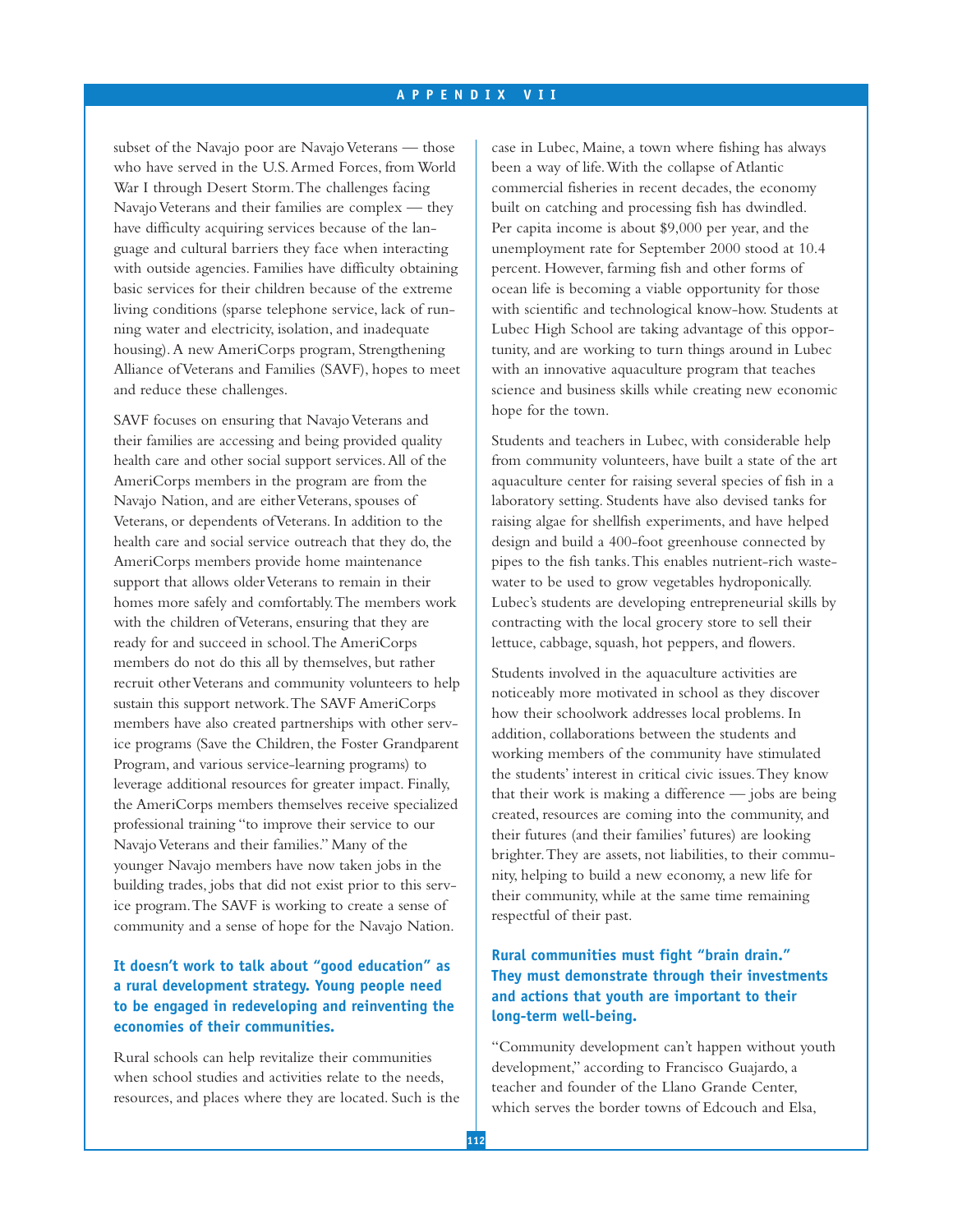Texas — the second poorest area in the state. Ninety percent of the homes in Edcouch/Elsa have an income under \$10,000 and 9 out of 10 parents don't have a high school diploma. For years, the community has been isolated geographically and socially. Its history dates back to the early 1920s when real estate and development companies came into the area and created what is still known as the "Magic Valley." Its agriculture-based economy, which was profitable for a few families, was built on the backs of Mexican laborers and neglected the educational development of these workers and their children.The community has been searching for economic, educational, and political reinvestment.

The Llano Grande Center is the product of a group of local youth who grew up in this South Texas community in the early 1980s, left to attend college, and are beginning to "come home." In creating the Center, they were responding to a perceived vacuum in progressive leadership and a youth culture whose talents were latent. Formalized in 1997 with support from the Annenberg Rural Challenge, the Center today focuses on youth development, youth engagement, and youth leadership as the cornerstones of its community building initiatives. Signifying its most celebrated impact, are the 51 local students the Center has helped to attend Ivy League colleges over an eight-year period. Dozens more have gained admission into other very competitive universities across the country. Even more extraordinary are the many students who have returned to the community after graduating.

In addition to its pre-college advising programs which include student visits to elite colleges, the Center: sponsors an institute to build young people's media skills; organizes a seminar series through which students, teachers, and community members discuss issues such as education, economy, and sustainable development; and publishes a dual language journal dedicated to sharing the stories of community members. It has supported student production of a documentary film about their community, offered space and student support to the local chamber of commerce, and designed an innovative Spanish immersion institute for students from outside the community to hone their language skills by spending three weeks with a local family — and bringing much-needed dollars into the local economy.

Big Ugly Creek,West Virginia is another isolated, persistently poor community that has invested heavily in its children.The residents of Big Ugly Creek live an hour's bus drive from local schools, one to two hours from the nearest major city, a half hour from any store, gas station, library or public building, in a county without a movie theatre, public swimming pool, or public recreation center. Less than half of the adults in the county have high school diplomas, 43 percent of the children live in poverty, and unemployment hasn't dropped below double digits in years.

When the local elementary school was forced to close in 1993, the community was devastated. Parents, however, organized to get control of the school building. After a two-year fight, they won the battle to lease and then purchase the old school building for one dollar, and the Big Ugly Community Center was established.

Children who come to the Center participate in structured activities sponsored by the nonprofit, Step by Step, including West Virginia Dreamers, an innovative after-school and summer program that awards students with a \$50 scholarship for exploring their dreams. Each year, the young people declare one dream that they want to pursue and program coordinators work with each child to help turn this dream into reality.Whether their goal is to make the world's biggest pancake, take fiddle lessons, go white water rafting or act in a play, children stretch themselves and their families.

The program design is based upon a few core principles. First, children stay in the program until they graduate from high school.This continuity ensures that skills and behaviors are reinforced over time. Second, a core group of adults make a long-term commitment to work with the children. Some of these adults have gone on to join AmeriCorps and are taking leadership roles designing new programs and activities.Third, the value of hope and the ability to go after dreams is central to all parts of the program.

The synergy created by the community's investment in its children has infused a full continuum of community education programs, including playgrounds, GED classes, a teen jobs program, and family reunions that attracts as many as 200. Step by Step's nonprofit status has served as a vehicle for the community to win national competitions for arts, service-learning, and after-school grants. In addition, through its partnership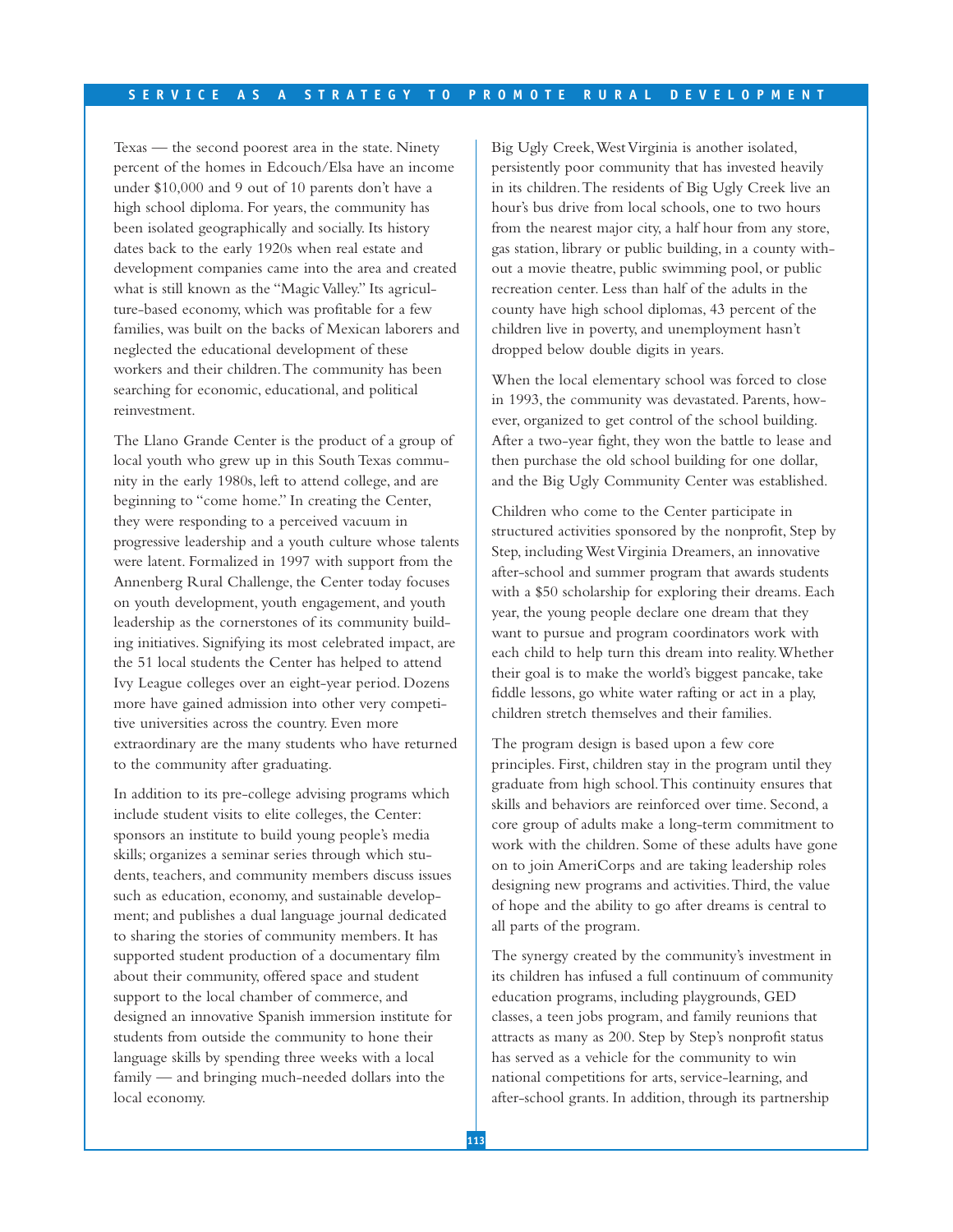with Save the Children, AmeriCorps members and AmeriCorps\*VISTA members have provided over 25,000 hours of service to Dreamers' communities, tutoring children, making home visits, supporting after-school programs, and creating computer labs to help bridge the digital divide.

#### **Rural communities need to support an entrepreneurial spirit, to create and strengthen internally grown small business enterprises.**

Rural Action, located in the Appalachia region of Ohio, envisions a region of clean streams, healthy forests, thriving family farms, meaningful jobs for everyone, effective, well-funded schools, and lively towns that remember local history and celebrate their stories.This vision is becoming a reality largely because of a long-term investment in Rural Action's *Strategy for Rural Renewal* by the Corporation for National and Community Service. In 1994, the Corporation placed 18 AmeriCorps\*VISTA members with Rural Action to help implement its Strategy for Rural Renewal.At that time, Rural Action had two staff members, a small attic office, one computer, a very modest budget of \$16,000, and 13 citizen-based committees working on some aspect of sustainable development.Today, Rural Action has 30 paid staff (13 of whom are former AmeriCorps\*VISTA members) working out of six offices, with a budget of \$1.6 million.

At the core of Rural Action's programs are its AmeriCorps\*VISTA members, many of whom are selected from the communities in which they were raised.Working in communities, they develop citizenbased "action teams" that are tasked with "visioning" a new reality for their communities. Once the visioning process has taken place, additional AmeriCorps\*VISTA members who have some specialized training in subjects such as hydro-geology, cultural geography, journalism, photography, fund-raising and membership development, and forestry, work with the community members to help make their visions real. By sharing their skills with community members, the AmeriCorps\*VISTA members allow the communities to bypass the expensive route of highly paid consultants who come in to "fix their communities." By putting the skills in the hands of local people, the stewardship of the region is then owned by the people of the region.

With the help of its AmeriCorps\*VISTA members, Rural Action has developed an approach to economic development that centers on four principles: keep local dollars local, use resources sustainably, build on unique local assets, and expand local ownership and options. Given the lack of an industrial base in this part of Ohio, small business and microbusiness development and expansion provide the most likely opportunity for economic development. Since 1995, Rural Action has been working with agricultural and forest-based enterprises, a sector that is often overlooked by business development programs. One of its most promising projects is *Good Food Direct!*, a guide to ordering fresh foods in season from local producers. Its Sustainable Forestry program has advanced the local capacity for herb and mushroom cultivation through workshops on cultivation, site visits to identify the best places to grow herbs and mushrooms, and research on different growing techniques.Another Rural Action program, Roots of Appalachia Growers Association (RAGA), is a support network for growers of ginseng and other woodland medicinals.The many RAGA members gather monthly to discuss any number of topics, including agricultural tax issues, recent legislation that may impact their business, and value-added products.

#### **Rural communities must commit to rebuilding a corps of civically minded citizens, and, in the process, create expanded leadership opportunities and a high degree of social capital.**

For years,Western Maryland has suffered from high rates of unemployment, poverty, teenage pregnancy, child abuse, neglect, binge drinking among young people, and academically low-scoring students.As a collaboration of over 20 service sites and other community organizations, **A STAR!** In Western Maryland (**A STAR!**) is helping to address those challenges.

For eight years, **A STAR!** has been a catalyst for change in Western Maryland. It has recruited and graduated 244 AmeriCorps members, almost all of whom are from the local area.These members have: served in the public schools to increase the one-on-one attention given to students; provided after-school and other support services to adjudicated, abused, abandoned, and other at-risk youth; helped to ensure that people needing access to food, clothing, shelter and independent living assistance receive the necessary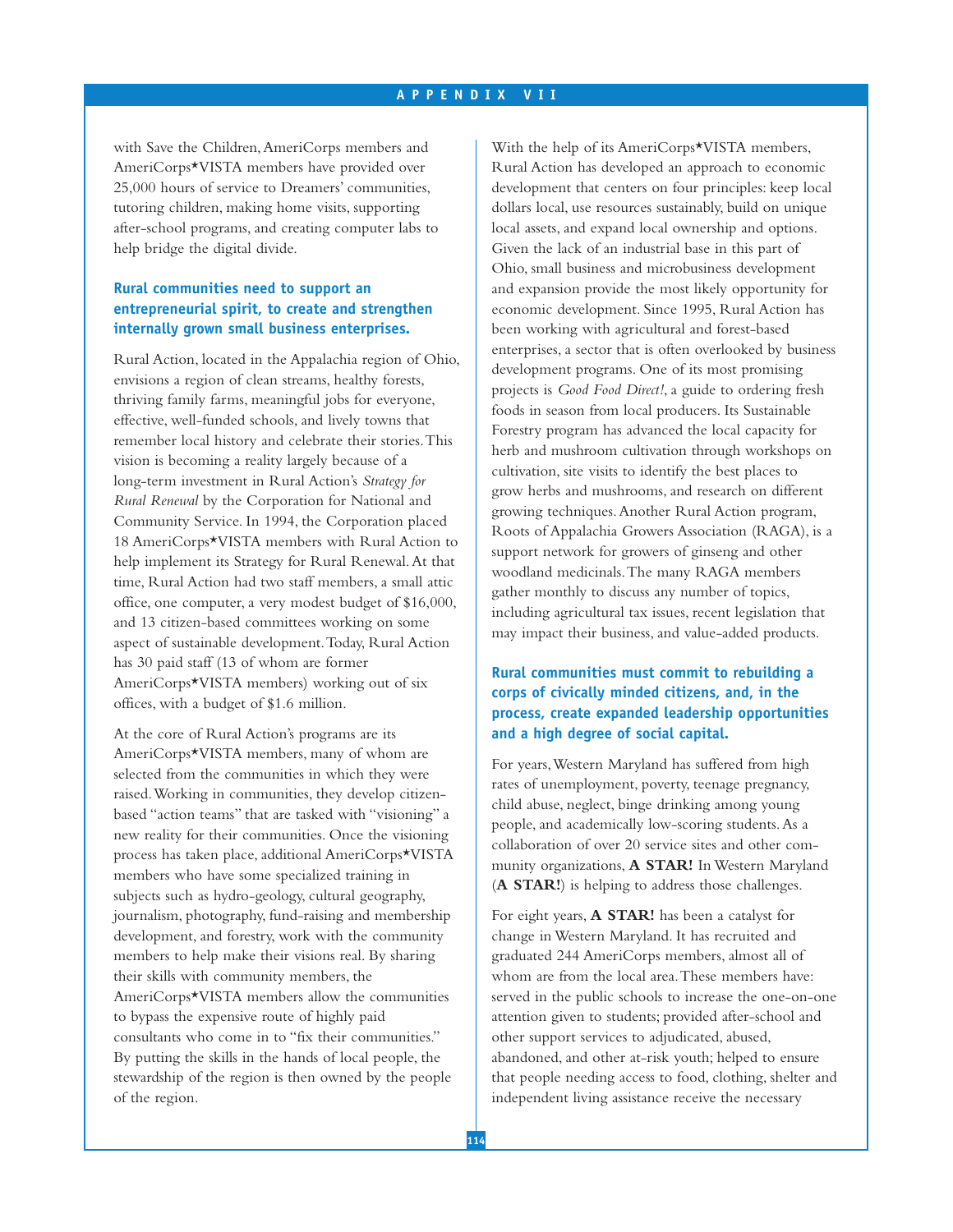services; and promoted safe, healthy, and sustainable forms of land use, including alternative agriculture and outdoor recreation programs. Finally, the AmeriCorps members, working out of their home site at Frostburg State University, have recruited and trained hundreds of additional local volunteers for their programs.

**A STAR!** is committed to working with the community and building the capacity of its partners to meet the needs of the community. For example, through its eight years as **A STAR!** service site, the Western Maryland Food Bank has expanded its food distribution network from approximately 65 participating agencies to 130 organizations that distribute nearly 2 million pounds of food each year to local families. It has relocated its warehouse to a newer, more modern facility, and is now generating enough revenue and to sustain a full staff without needing federal assistance. Another service site,Turning Point of Washington County, was able to launch its Transitional Age Youth Program with the help of an **A STAR!** AmeriCorps member.This program serves young people, ages 17 to 21, who are in need of vocational and other life skills, and who have been diagnosed with mental illness.After just one year as an **A STAR!** service site, the program is able to operate without the assistance of AmeriCorps funding.

One of the main goals of **A STAR!** is to develop its AmeriCorps members into effective leaders who will continue to be engaged in their communities beyond their year of service. During their time in the program, they receive specialized training to help them perform their service activities as efficiently and effectively as possible.They also attend workshops that cover a variety of topics, including conflict resolution, cultural awareness, facilitation skills, service-learning, and volunteer management.Additional training includes a citizenship curriculum that helps members build an ethic of civic responsibility and community leadership. In their communities,A STAR! AmeriCorps members continue supporting the efforts of organizations to meet their volunteer needs by encouraging others to volunteer, assisting with volunteer training, and advocating for people in the communities who rely on their service.The program is designed to provide members with a network of peers who can assist organizations and communities in accessing much needed resources.

#### **Rural communities must protect and restore the environment.**

The community's relationship to nature is one of the key determinants of what is rural. Rural communities are not artificial constructs that can be laid upon the landscape.They require a symbiotic relationship with "place"; otherwise, they are not rural. When rural development destroys or seriously degrades the natural environment, it destroys the core basis for "ruralness."

Southwestern Pennsylvania, for example, is a place of great beauty, often missed because of the region's overshadowing problems.Acid mine drainage (AMD) is the most devastating and widespread environmental problem, as well as a significant economic and social constraint.AMD&ART, a nonprofit organization located in Johnstown, Pennsylvania, is trying to address this problem through a holistic, collaborative, and interdisciplinary approach that integrates AMD remediation with economic development and community renewal.

AMD&ART's pilot project in Vintondale, Pennsylvania, was conceived as a large-scale artful and educational public place that would draw attention to the problem of AMD, while at the same time bringing new life to abandoned mine lands.A professional team consisting of a scientist, a historian, a landscape designer, and a sculptor worked with AmeriCorps members, AmeriCorps\*VISTA members, and community members to design and build the site on 35 acres of reclaimed mine land.This approach has provided an arena large enough to support the interests and concerns of the community. It has turned aerators into fountains, limestone ditches into waterways, settlement cells into ponds and wetlands, and industrial sites into historical "ghosts" that invite reflection.

Alan Comp, the founder of AMD&ART, describes AmeriCorps as a model for "low cost and highly effective project support for deep community engagement, and for fresh insights and perspective as each new generation of AmeriCorps finds its feet and brings its special skills to AMD&ART."This year AMD&ART is hosting a 28-member AmeriCorps\*VISTA team, with each member working with individual watershed groups across five state lines.The members working with this program also bring specialized training. For example, one of this year's AmeriCorps\*VISTA